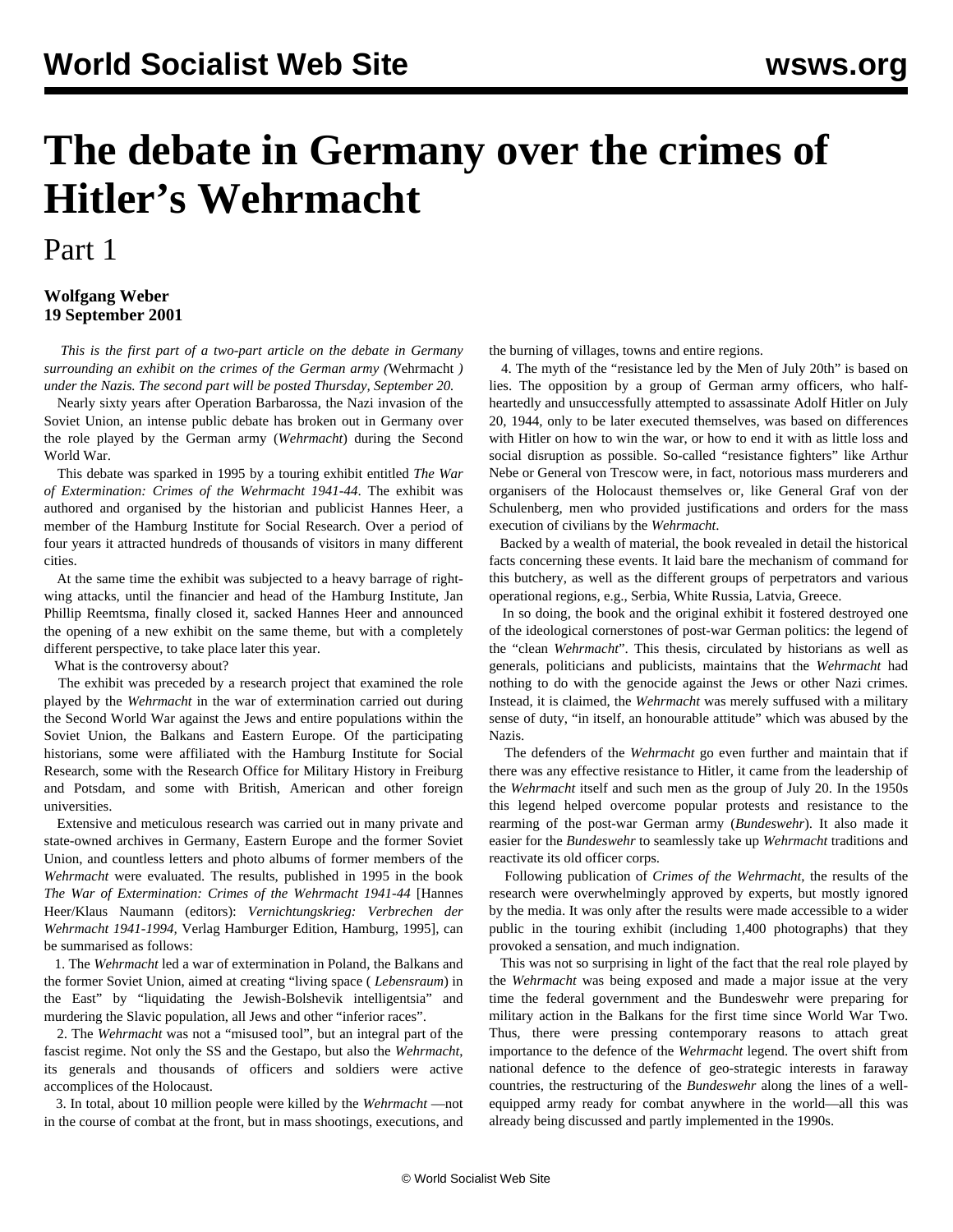The reaction from the highest political and military circles in Germany was unmistakable, although at first these forces preferred to work behind the scenes. At the instigation of the government of Christian Democratic (CDU) Chancellor Helmut Kohl, an invitation by the Historical Institute in Warsaw to show the exhibit in Poland was withdrawn; the same kind of pressure was unsuccessfully exerted on the Goethe institute in New York.

 The minister of defence at the time, Volker Rühe (CDU), banned members of the armed forces from participating in "events taking place within the framework of the exhibit", for example, panel discussions, and ordered that "members of the Office for the Research of Military History are not to take part in discussions on the exhibit." This measure was aimed at historians like Manfred Messerschmidt and Wolfram Wette, who had participated in the research project and the organisation of the exhibit.

 Rühe's successor, Social Democrat (SPD) Rudolf Scharping, expressly confirmed both directives. He also stressed that regardless of the revelations in the exhibit, "The men of the circle of the July 20th resistance were an essential element of Bundeswehr tradition."

 Soon, however, attacks on the exhibit appeared in numerous TV programmes and newspaper commentaries. War veterans such as the rightwing CDU politician Alfred Dregger and the former vice-chairman of the Free Democratic Party (FPD) and ex- *Wehrmacht* officer Erich Mende began making appearances on TV talk shows, alongside ex-chancellor Helmut Schmidt (SPD), to defend the "besmirched honour of the *Wehrmacht*".

 In unison they declared that the exhibition was "not serious", that it defamed the *Wehrmacht* with "sweeping judgements" and therefore also besmirched the traditions of the Bundeswehr. They claimed that the exhibit showed only "half of the truth". They insisted that they themselves as former officers, and their units, had nothing to do with the crimes of the Nazis.

 Although Hannes Heer and his collaborators could prove in detail that, in fact, the units in question had participated in war crimes, this did not prevent the media from repeatedly providing a platform for these propagators of a lie.

 The propaganda included claims by officers of Hitler's regime that the exhibit constituted a wholesale condemnation of all soldiers of the *Wehrmacht*. This charge was not aimed at defending ordinary soldiers who were forced into the army and reluctantly went to war—soldiers who morally distanced themselves from the crimes of their officers and fellow soldiers under conditions where any sort of physical resistance was practically impossible.

 This is proven by the politics of these *Wehrmacht* defenders in the years following 1945. As long as they and their parties held the levers of power—whether it was the conservative CDU, the liberal FDP or the socialdemocratic SPD—they blocked the reversal of numerous wartime *Wehrmacht* court martial judgements against resistance fighters, deserters and those who refused to follow orders. On the contrary, they mobilised those social forces that even today regard the war against the Soviet Union as fully justified, and uphold it as an outstanding example of devotion to military duty.

 This became especially clear at the beginning of 1997, when these reactionary elements were supported by Peter Gauweiler, a right-wing figure in the conservative Christian Social Union (CSU), who attacked Hannes Heer and Jan Phillip Reemtsma in his characteristically filthy manner. Together with the daily papers *Die Welt* and *Frankfurter Allgemeine Zeitung*, Gauweiler claimed that the exhibit and its defenders were part of a conspiracy of extreme left "red cells" within the Hamburg Institute for Social Research, the Office for the Research of Military History and various newspaper editorial boards.

 When the exhibit opened in Munich, Gaulweiler organised a public wreath-laying at the grave of the unknown soldier, not far from where the exhibit was being held. The aim, he said, was to "defend the honour of the *Wehrmacht*". With this action Gauweiler gave the go-ahead for a number of propaganda coups and provocations by the neo-fascist German National Party (NPD) and other right-wing organisations. These culminated in a bomb attack on the exhibit in Saarbrücken.

 The initial result of this debate was to encourage even more people to visit the exhibit. Until its closure in autumn 1999, nearly one million people visited the exhibit in various German and European cities, showing their interest in a documentation of the most extensive war of extermination in human history. Most visitors were visibly shocked and upset by what they had seen.

 When the attacks began Jan Phillip Reemtsma vehemently defended the aims and basic content of the exhibit, which he had financed in opposition to the right-wing rabble and their like-minded friends in established political parties and the press. When in 1997 the magazine *Focus* claimed that some of the photographs in the exhibit were faked, he successfully opposed this accusation in court.

 The tables turned when, in 1999, similar accusations were made by the magazine *Der Spiegel*—this time backed by the authority of several historians, research institutes and specialist journals.

 In the October 1999 issue of *Vierteljahreshefte für Zeitgeschichte*, published by the Institute for Contemporary History, the Polish historian Bogdan Musial declared that the exhibit had wrongly classified nine photographs. The photos did show victims of mass executions, but those executed, he maintained, were victims of the Soviet secret police, the NKVD, not the *Wehrmacht*.

 Following the treaty between Stalin and Hitler in 1939, the eastern parts of Poland were occupied by the Soviet army and, on orders from the Kremlin, were politically purged by the NKVD. Following the *Wehrmacht* surprise offensive against the Soviet Union in early June 1941, the NKVD did not have enough time to deport all of its victims further east, and killed thousands before the arrival of the rapidly advancing German army.

 Musial was able to prove that the above-mentioned photographs showed such victims in the prisons yards of Zloczow, Tarnopol and Lemberg. After the arrival of the *Wehrmacht*, mainly Polish Jews were forced to dig up the corpses before they themselves were shot in the same mass graves. One of the photos shows Jews murdered in a pogrom following the arrival of the German army. However, Musial stressed, Ukrainian nationalists rather than German soldiers were the culprits. He also claimed that other photos had been wrongly classified, but failed to present any sound arguments or proof.

 At the same time, the Hungarian Krisztian Ungvary published a "quantitative and qualitative analysis" of the photographic material in the exhibit in the magazine *History in Science and Teaching*. In contrast to Musial, this "historian" did not waste time examining the historical events or presenting any kind of proof. Rather, he simply claimed that 90 percent of the exhibit's photos did not show crimes of the *Wehrmacht*.

 He justified this charge with the fact that the executions were often carried out by the police, SS and SD (Nazi Security Service) **,** as well as by Latvian and Ukrainian "helpers" and paramilitaries. His conclusion that the *Wehrmacht* could not be held responsible flies in the face of the fact that these executions could only have taken place in the presence and with the protection of the *Wehrmacht*, which in the main gave direct orders for the killings.

 Ungvary also claimed that "normal combat" against partisans and other civil resistance groups did not constitute a crime on the part of the *Wehrmacht*. This kind of argumentation is, of course, identical to the line adopted by Nazi and *Wehrmacht* propaganda. Nonetheless, Ungvary was cited in the media as a "historian" and principal witness, whose credibility was enhanced by the fact that he came from Eastern Europe where the killings took place.

 The handful of photos proven by Musial to have been wrongly classified—nine out of a total of 1,400—could not materially alter the